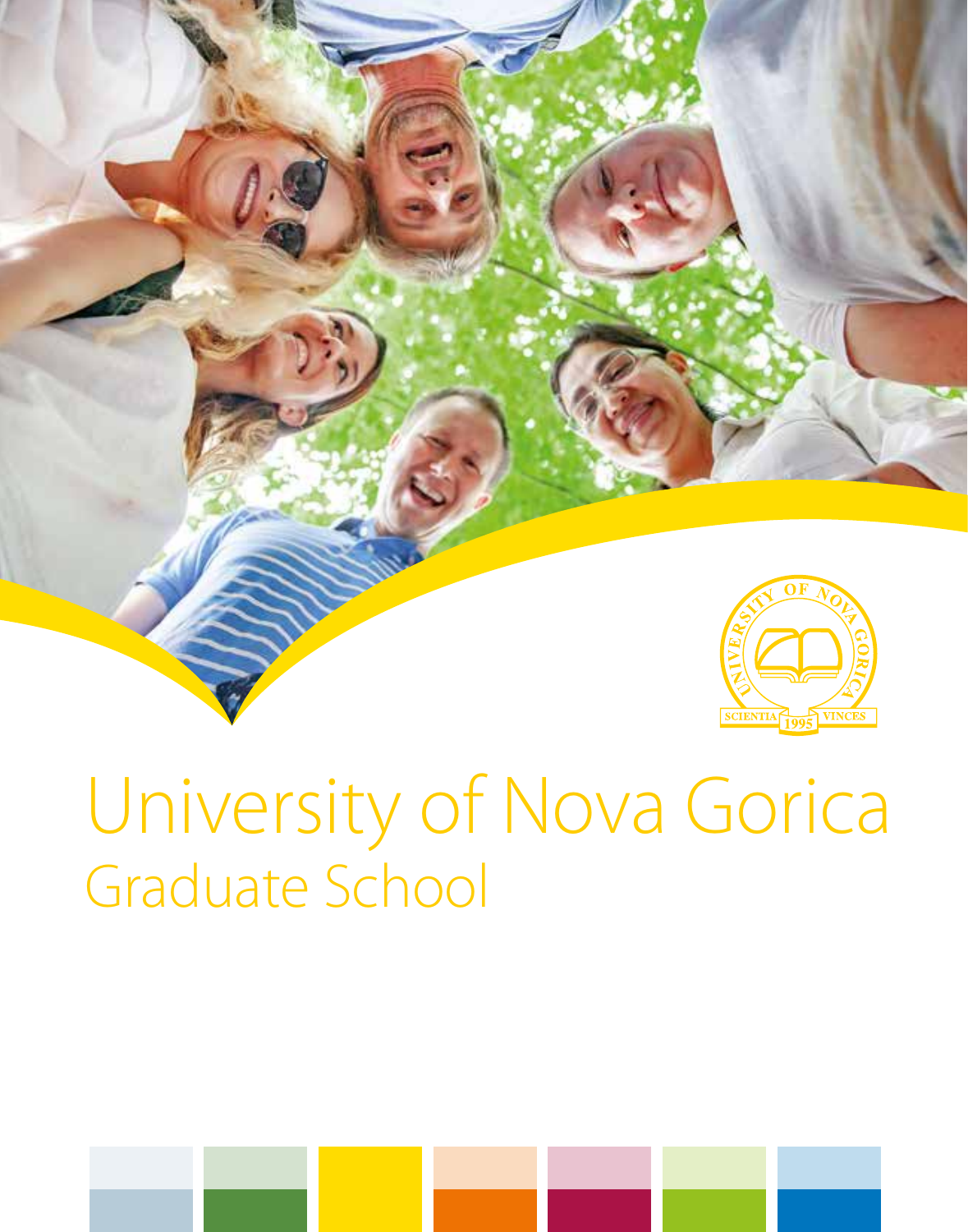

## Graduate School

#### New Challenges in Science

Are you interested in research work and discovering new knowledge? Would you like to contribute to the transfer of new knowledge into practice?

Join our international team of top researchers, professors and experts in our doctoral study programmes: **Environmental Sciences, Physics, Materials, Molecular Genetics and Biotechnology, Humanities, Karstology, Cultural Heritage Studies, Cognitive Science of Language.**

The duration of all doctoral programmes is four years (240 ECTS), of which 60 ECTS are allocated to organised forms of study (obligatory and elective courses), and the rest for students' individual research work, which can be carried out within the research units of the University of Nova Gorica or at other partner research institutions in Slovenia or abroad, with expert support from supervisors,

Address: University of Nova Gorica, Graduate School **Editor of text:** Prof. Dr. Iztok Arčon **Pho**tos: Prof. Dr. Anton Brancelj, Dr. Andraž Šuligoj, Dr. Matej Blatnik, Prof. Dr. Jukka Jokilehta, Miha Godec, CasarsaGuru Photography, Veronika Piccinini Design and press: A-media d. o. o., Šempeter pri Gorici **Publisher:** University of Nova Gorica, Vipavska cesta 13, Rožna Dolina, SI-5000, Nova Gorica Print run: 1000 · Year: 2019 Publication is free of charge.

The publication is financed through public funds.

who are excellent researchers with international reputation. All our programmes offer a high degree of electiveness in terms of study contents and are of an interdisciplinary nature, enabling the tailoring of individual doctoral study programmes. Already during their studies, all our doctoral students publish the results of their research work in international scientific journals with a high impact factor. All doctoral programmes are internationally oriented. The language of instruction is English. More than 60 % of doctoral students come from abroad, from various countries worldwide. Our graduates are capable of solving the most difficult tasks in their field of research in an academic or entrepreneurial environment.

**More information on doctoral study programmes:** www.ung.si/fps/en

#### **Admission requirements:**

To enrol in the doctoral programmes, the applicants must satisfy the following admission requirements: the applicants must have completed a 2nd-cycle master's study programme or a four-year academic undergraduate programme accredited with 240 ECTS credits in Slovenia or have completed an equivalent programme abroad. The applicants are expected to have a good command of their written and spoken English language skills. The general minimum level of English language skills required is B2 in accordance with The Common European Framework of Reference for Languages.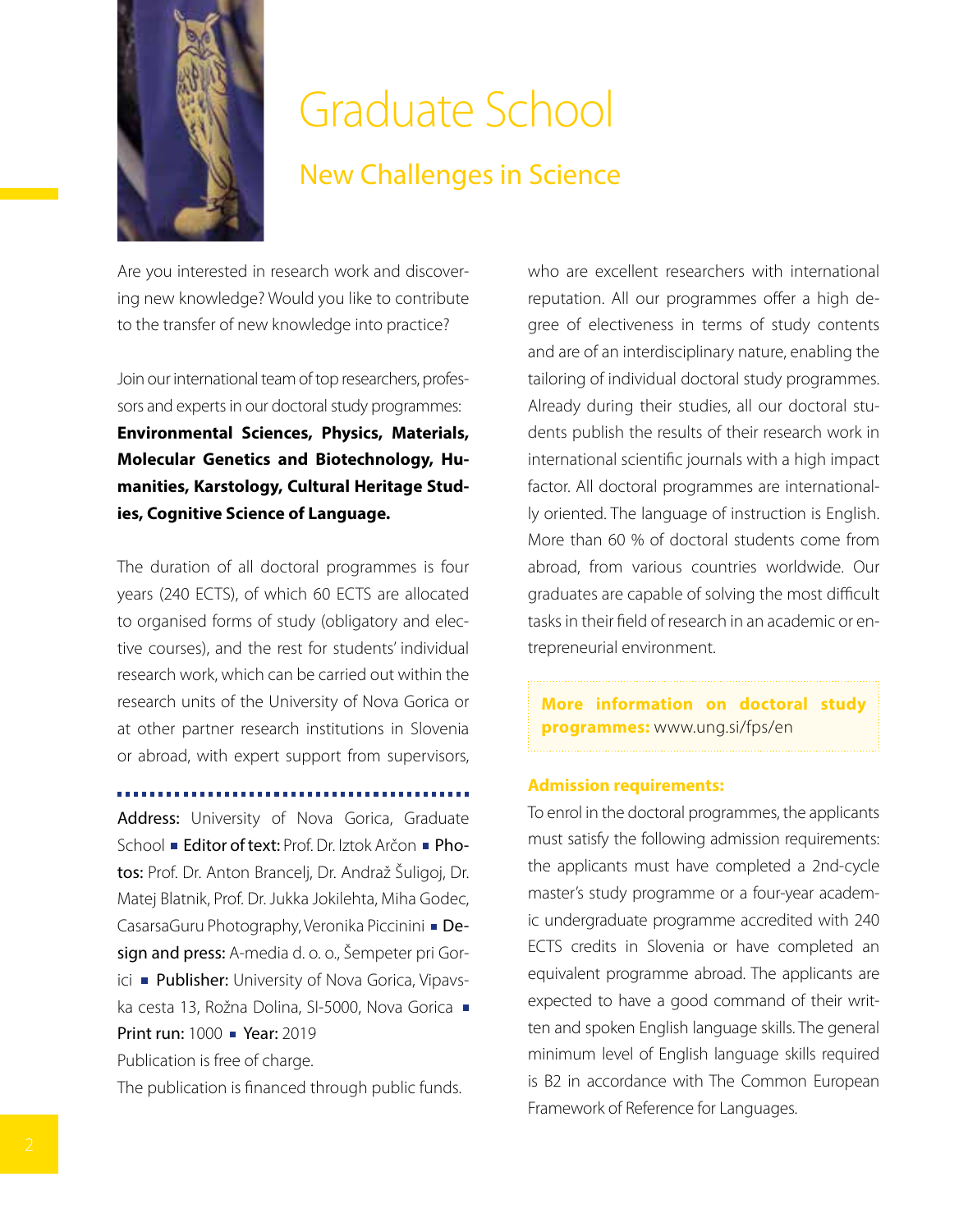### Environmental Sciences

The programme is interdisciplinary and research-oriented. The main objective of this study programme is to educate top experts possessing multidisciplinary knowledge in the field of environmental sciences. Students have the opportunity to explore three segments of the environment: water, soil and air. Within individual segments, students can focus on different issues, such as waste management and the effects of waste disposal, advanced procedures and materials for treatment of wastewaters and air, measuring techniques for the detection and monitoring of pollutants in the environment, the physical, biological and health effects of pollution and toxicology. After graduation, they can work as experts in the areas of environmental

research, technology, conservation, management and policy development.



**Doctoral study programme Environmental Sciences** P: +386 (0)5 331 53 29 E: info.fps@ung.si



#### Cultural Heritage Studies

The doctoral programme in *Cultural Heritage Studies* is one of the initiators of post-graduate education in the field of integrated heritage protection in both a national and European context. Since its establishment in 2005, a group of leading international experts from partner universities and institutions has been implementing innovative forms of education that attract students from all over the world. The programme is based on an interdisciplinary integration of basic scientific disciplines and competencies in the field of protection, planning and management of architectural, urban and landscape heritage.

The aim of the study is interpretation of the existing and investigation of new theoretical and methodological fundamentals that ensure understanding of heritage values and to get acquainted with the specific skills that are required to cope with research and professional practice in integrated design of



contemporary and sustainable built environment.

**Within the doctoral study programme, students may complete a double degree doctoral study and 1-year second level Master in** *Economics and Techniques for the Conservation of Architectural and Environmental Heritage* **(ET-CAEH), which are both carried out jointly with IAUV University of Venice, Italy. The specific feature of the master programme is the joint diploma issued by both partner universities.** 

> **Doctoral study programme Cultural Heritage Studies** P: +386 (0)5 909 97 00 E: info.fps@ung.si

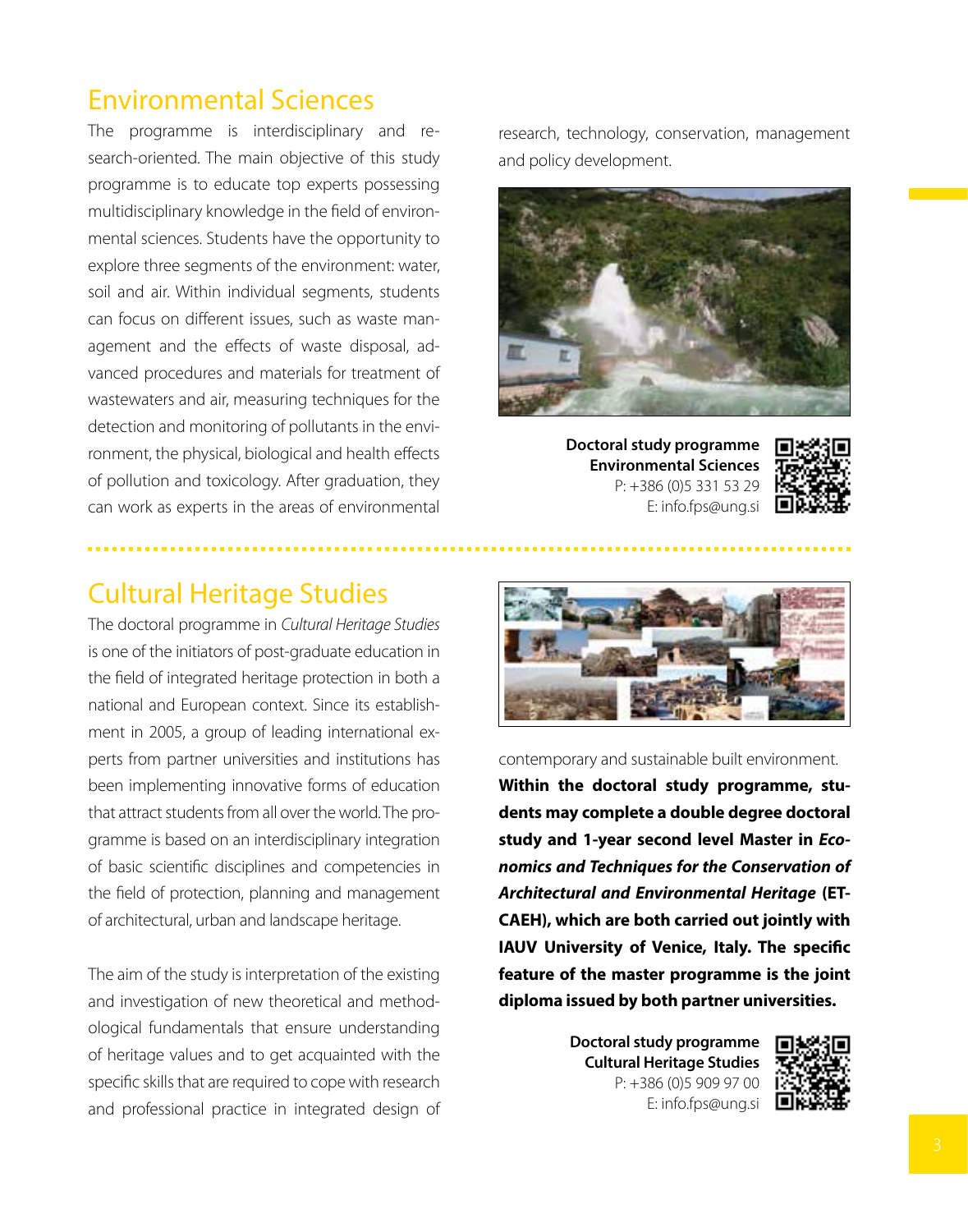#### **Physics**

The doctoral study programme in Physics provides training in experimental and theoretical physics in the following research fields: astrophysics, astroparticle physics and cosmology, atmospheric physics and condensed and soft matter physics. The programme is designed to enable graduates to pursue successful careers in academia, research institutions and industry. Students learn research methodologies and are exposed to research opportunities during the whole programme. They



perform their research work in collaboration with outstanding research teams in the research units of UNG (*Center for Astrophysics and Cosmology, Center for Atmospheric Research, Materials Research Laboratory, Laboratory of Quantum Optics, Laboratory of Organic Matter Physics*) and also contribute in the preparation, development, data acquisition and analysis of experiments done at partner international research facilities such as Pierre Auger Observatory, Cherenkov Telescope Array, Fermi LAT, Swift, Gaia, Large Synoptic Survey Telescope, Liverpool Telescope or at international synchrotron radiation and free-electron laser laboratories (Elettra and FERMI in Trieste, DESY in Hamburg, ESRF in Grenoble or others).

**Doctoral study programme Physics** P: +386 (0)5 365 35 21 E: info.fps@ung.si



#### Molecular Genetics and Biotechnology

The programme enables education of young experts and scientists, who will be able to apply the acquired knowledge in different fields. As a molecular biologist and geneticist, they will work in biomedicine, food industry or in environmental protection/remediation, while as biotechnologists, they will use their knowledge of new and advanced technologies in the field of industrial production of useful products. The programme envisages intensive research participation of students, seminar

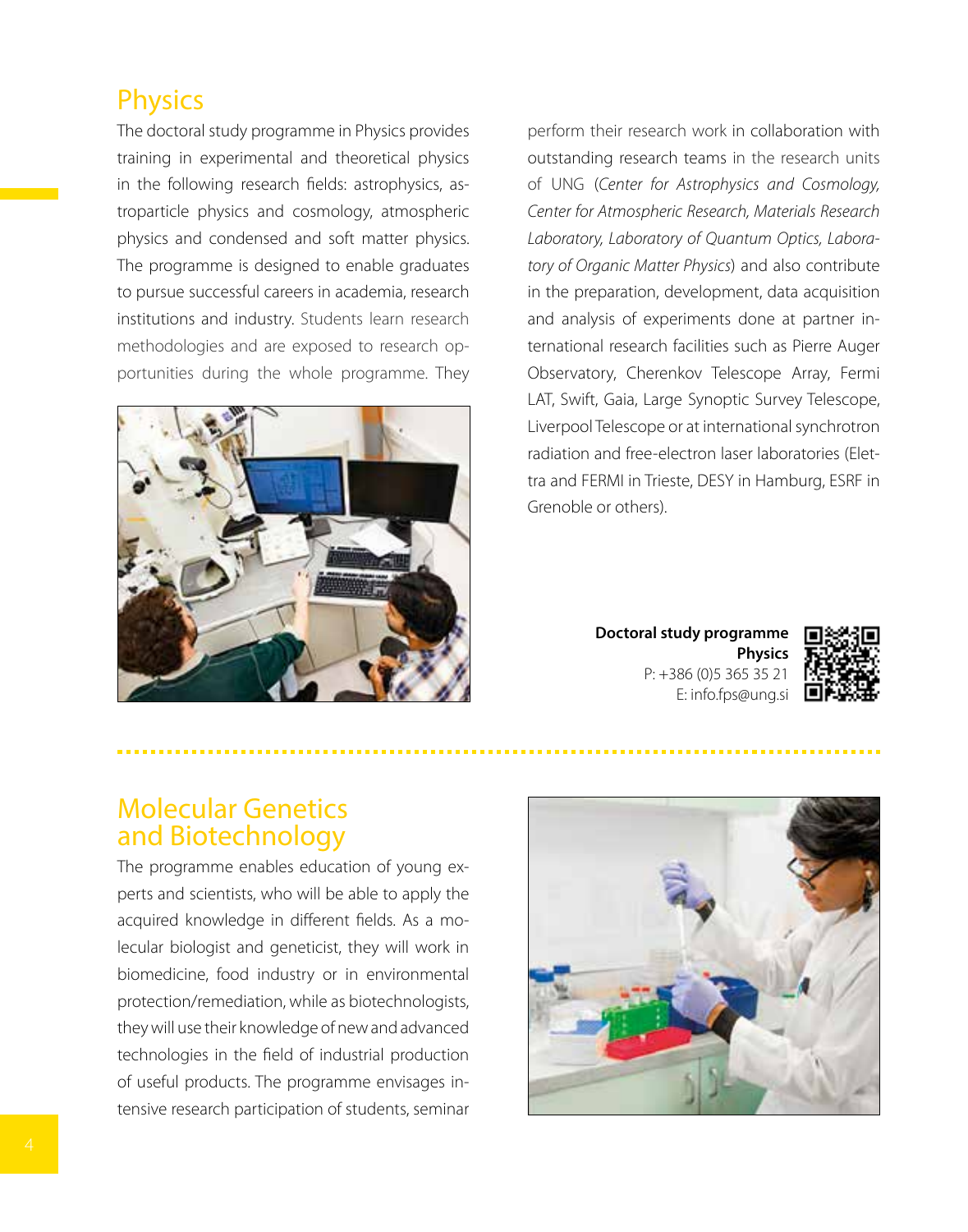method of work, circulation between laboratories and critical and polemical participation in scientific discussions. Research projects conducted by students during doctoral studies are usually a continuation of the broader research programme of the selected research group.

The programme is implemented in close cooperation with the International Centre for Genetic Engineering and Biotechnology (ICGEB) from Trieste.

**Doctoral study programme Molecular Genetics and Biotechnology** P: +386 (0)5 331 53 29 E: info.fps@ung.si



### Karstology

The doctoral study programme in Karstology is a worldwide unique doctoral study programme providing a comprehensive study of karstology, combining study of the karst relief, karst underground and karst waters in one programme. It is designed for students who wish to gain deeper insight in this broadly integrated system of karst sciences. The fundamental objective of the study programme is to produce two types of karstologists. The first is the karstologist-researcher, possessing the competence to perform independent research of karst and karst phenomena from multiple aspects. The second is the karstologist-user or manager, possessing the competence to use the full knowledge of karst conveyed by narrowly specialised experts for different applicative purposes (economy, education, nature protection). The programme is carried out by the Karst Research Institute, operating within the Research Centre of the Slovenian Academy of Sciences and Arts. The research activities take place in the premises of the Karst Research Institute in Postojna, where students are provided with all the necessary professional and scientific support for their own research work. The links between the two institutions in relation to the implementation of the Karstology doctoral study programme were further strengthened in 2014 with



the establishment of the UNESCO Chair at the University of Nova Gorica (UNG) called the **UNESCO Chair on Karst Education**, which is carried out by UNG and the ZRC SAZU Karst Research Institute.



United Nations<br>Educational, Scientific and Educational, Scientific and Cultural Organization

UNESCO Chair on Karst Education<br>University of Nova Gorica in cooperation with University of Nova Gorica in cooperation with ZRC SAZU Karst Research Institute

**Doctoral study programme Karstology** P: +386 (0)5 620 58 30 E: info.fps@ung.si

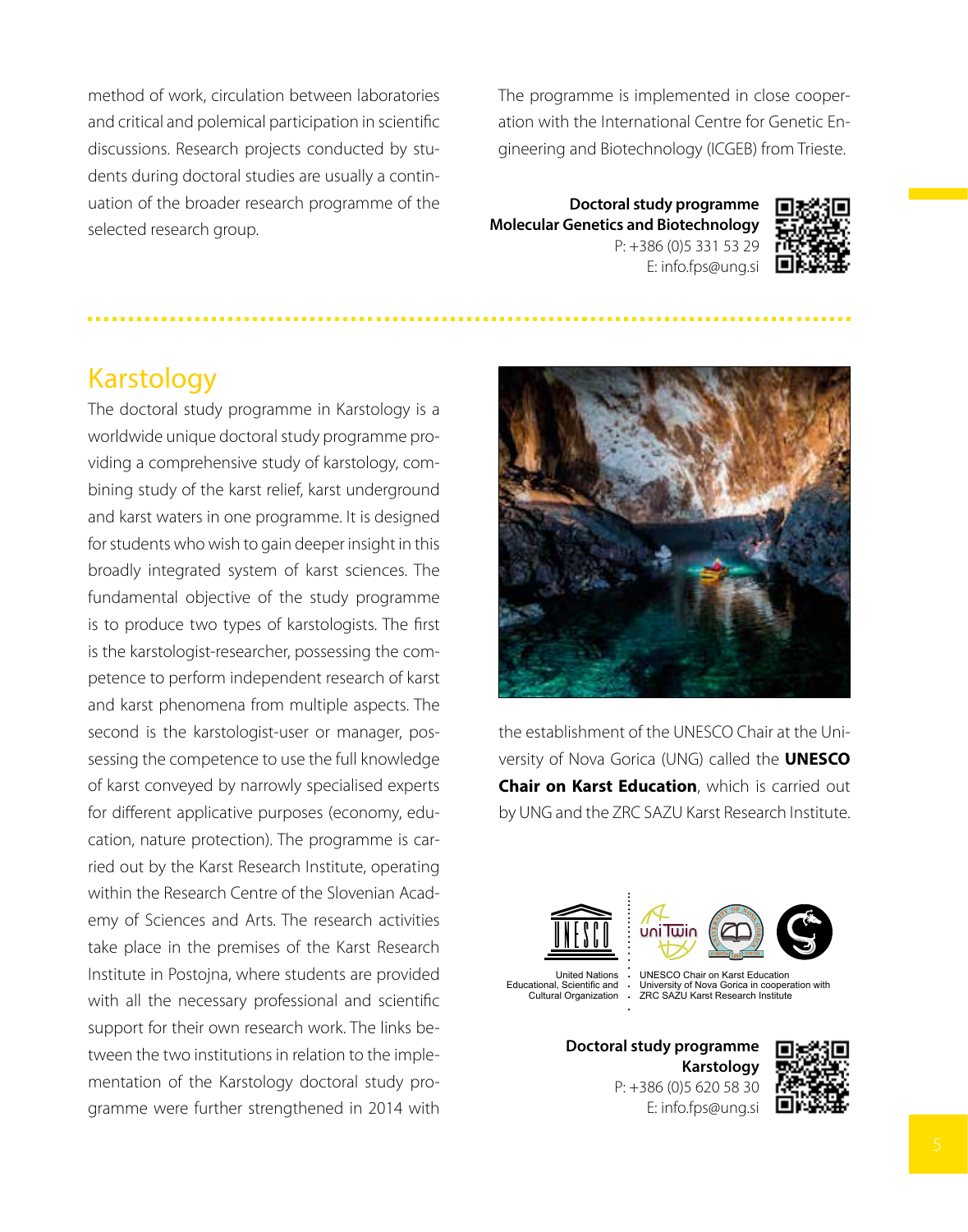#### Cognitive Science of Language

Modern linguistics is part of an interdisciplinary scientific study of cognitive processes in the human brain responsible for comprehension, production and acquisition of natural language. Investigation of these processes enables us to address research questions regarding the nature of the language faculty in the brain (e.g. what is knowledge of language and how it is implemented in the mind/brain). Our doctoral programme provides students with solid education in the core areas of the cognitive science of language, which include formal theories of syntax, semantics, phonology and psycholinguistics. The programme curriculum is based on the scientific thesis that the endowment for language is encoded in the human biological make-up as a system with computational properties. The programme is thus not limited to studying language in its external manifestations (e.g. as a social phenomenon) but rather focuses on the structure of the human linguistic capacity and the biological (and psychological) reality of



that capacity. At the same time, students also learn practical skills that could be applied in creating intelligent systems that understand a natural language, developing therapies for patients with various language disorders as well as advancement of efficient language-learning techniques.

> **Doctoral study programme Cognitive Science of Language** P: +386 (0)5 331 52 37 E: info.fps@ung.si



#### **Materials**

The interdisciplinary doctoral study programme Materials combines expert knowledge in physics, chemistry, chemical engineering and theoretical chemistry. It offers broad knowledge and skills in designing various types of new functional materials, their synthesis and characterisation, understanding of the relationship between the structure and functional properties of materials and their up-scaling to industrial level. The programme specially focuses on the development of new materials for applications in energy and environmental technologies. The students are involved in



the research work of material science laboratories and centres of UNG and of research laboratories of partner research institutes, such as the National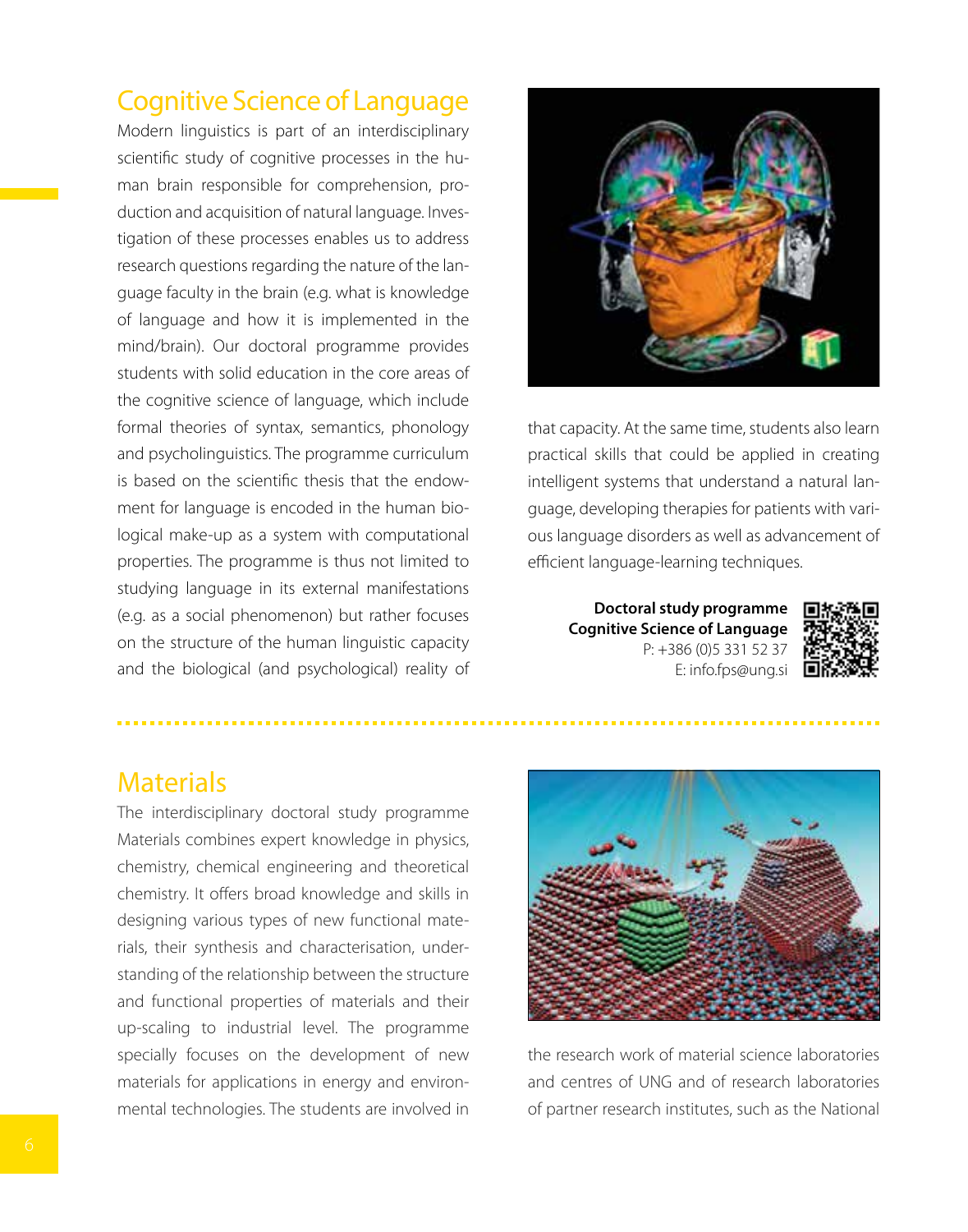Institute of Chemistry in Ljubljana, with which we closely cooperate in the implementation of the programme.

**Doctoral study programme Materials** P: +386 (0)5 365 35 21 E: info.fps@ung.si



#### Humanities

The study programme Humanities concentrates on three scientific fields: Literary studies, History and Migration and intercultural relations. Studying literary sciences enables students to acquire up-to-date expertise in methodology and theory, indispensable in the research of literature as well as of social phenomena reflected in literary works, taking into account also the context of new media. The students' research topics can therefore concentrate on one of the following areas of literary sciences: new communication media and literature, literatures in contacts, imagology in literary studies, translation as a means of transcultural communication, literature and cultural nationalism in Europe, literary journalism as a transnational and transgeneric discourse, gender and literature, identity and languages.

Study of history is based on modern conceptual and methodological backgrounds in historical science to train the students for research work and for understanding and historical contextualisation of the development of societies from a comparative perspective. The study programme focuses on a comprehensive critical analysis of "different historical realities" and phenomena in the field of cultural, social, economic and political development. This enables understanding and interpretation of the modern world from a historical point of view.

Studying migration and intercultural relations equips students with contemporary methodological and theoretical knowledge, enabling them



to understand the phenomenon of migration, to confront the present migratory processes and phenomena and to understand the identification processes (and the related choice of language) in a multilingual environment. PhD Graduates of the study programme Humanities are fully competent to perform further independent professional and scientific-research tasks and may pursue careers in domestic and foreign institutions or organisations seeking experts in the field of humanities.

> **Doctoral study programme Humanities** P: +386 (0)5 331 52 37 E: info.fps@ung.si